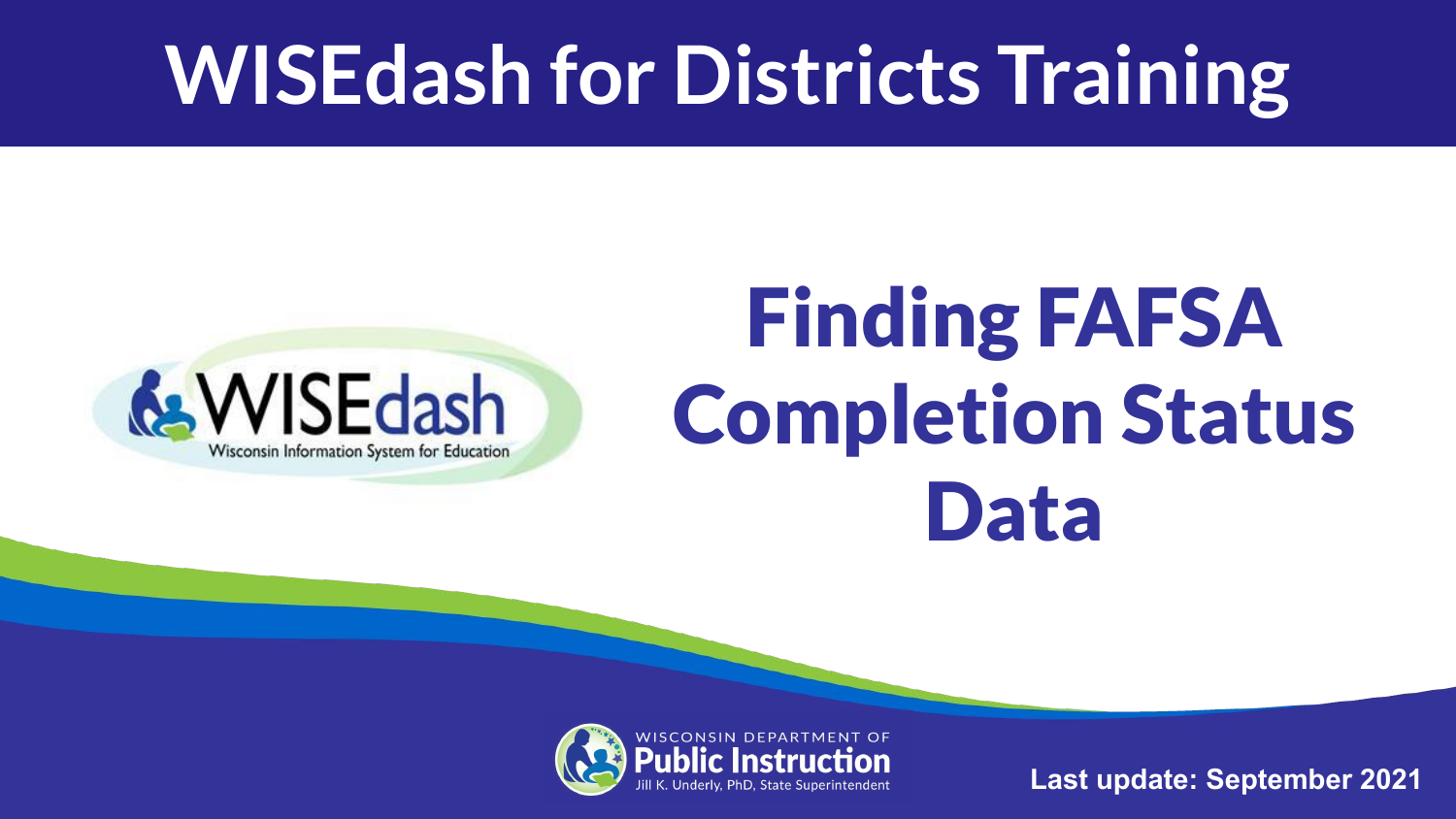### **Navigation Terminology**

#### **Waffle Menu**

- **Hamburger Menu**
- **Card Tools**

#### **User Tools** ◉

#### **Help Button**

**Menu Tabs:** First row of Navigation Menu

**Subtabs:** Second row of Navigation Menu

**Drop downs:** Third row of Navigation Menu

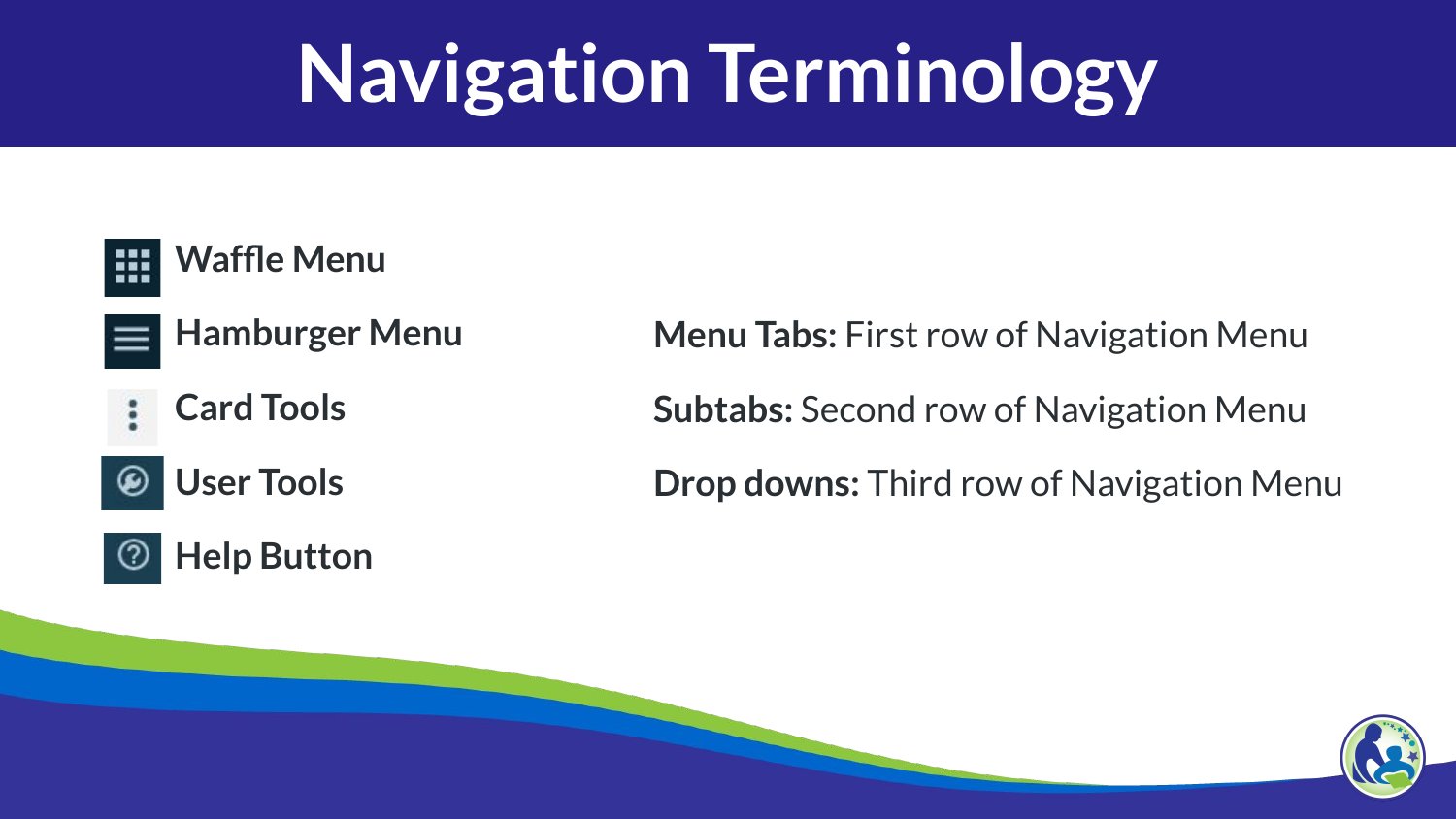#### **Note About FAFSA Data**

**Not every WISEdash user is able to access FAFSA data. Viewing FAFSA completion status is restricted to certain WISEdash users (mainly school counselors and homeless liaisons).**

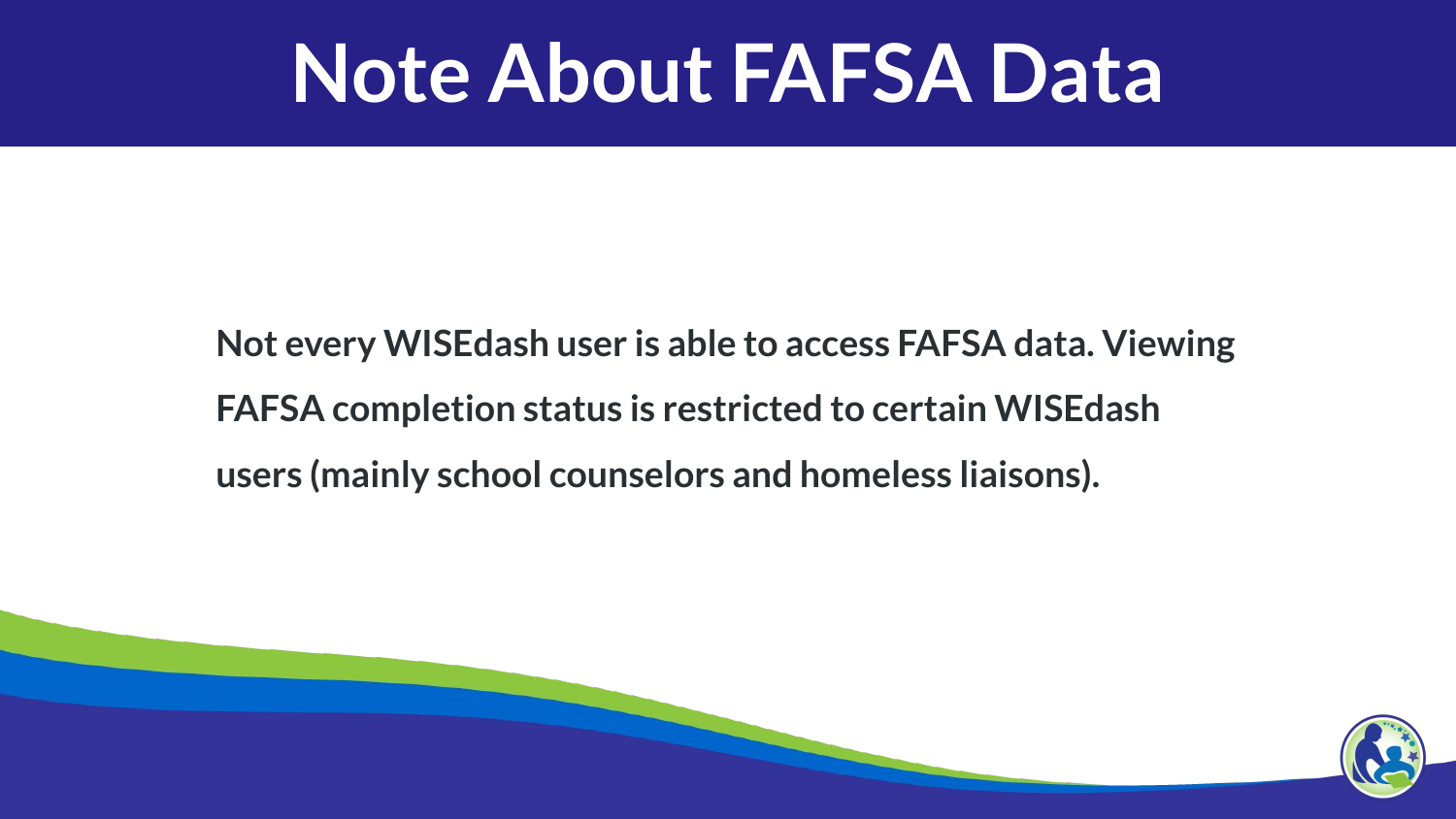### **Step-by-Step Instructions**

- **Step 1: Log in to WISEdash for Districts through [WISEhome](https://dpi.wi.gov/wise/secure-home-info).**
- **Step 2: Click on the Waffle Menu and select "Topics".**
- **Step 3: Select the Graduation Menu Tab, the Postsecondary Subtab, and then FAFSA Completion Status from the dropdown.** *○Waffle Menu > Topics > Graduation > Postsecondary > FAFSA Completion Status*
- **Step 4: Click on the graph to review FAFSA completion status for individual students.**

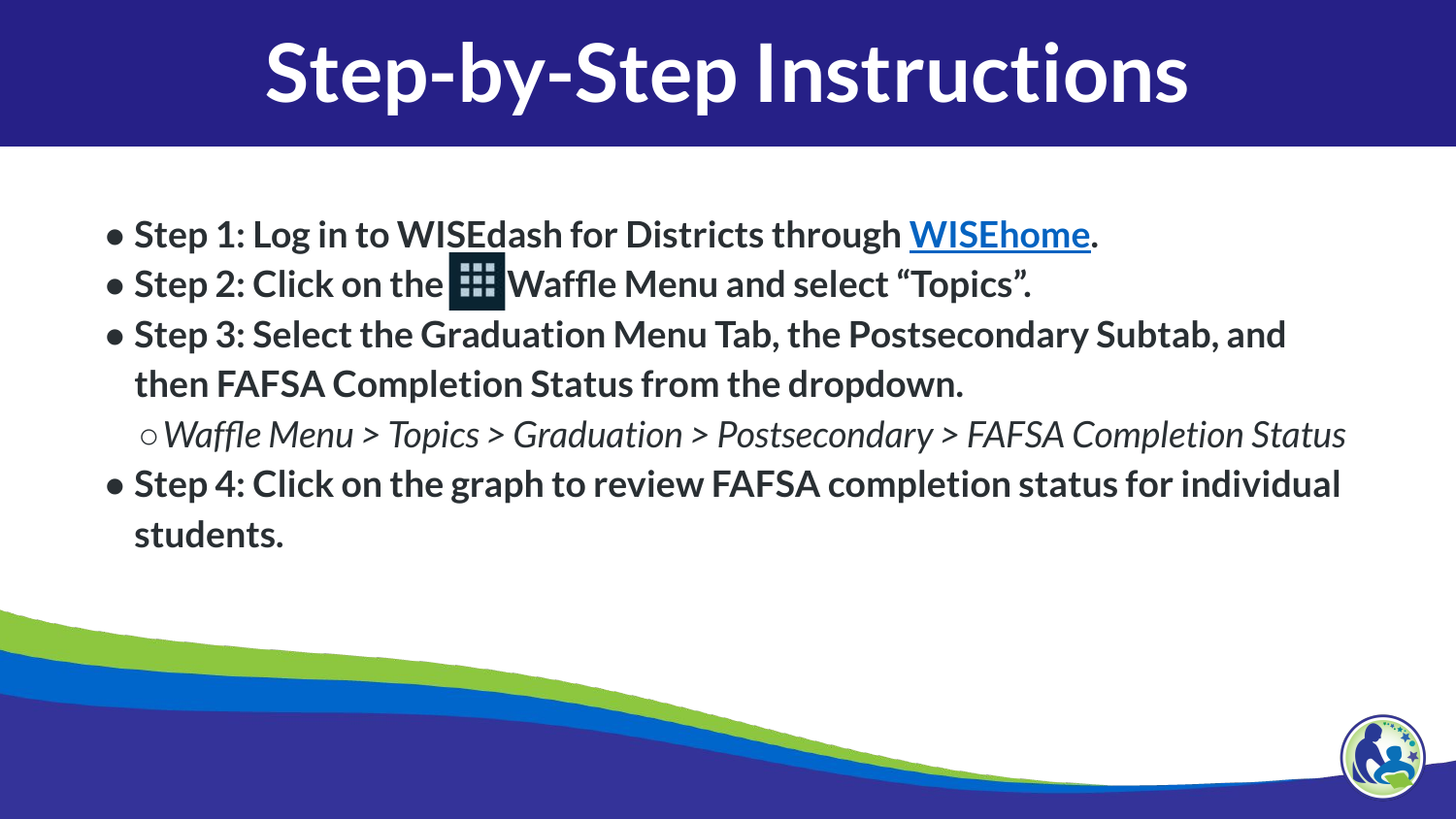# **Step 3: FAFSA Dashboard Navigation**

**Step 3:** Select the Graduation Menu Tab, the Postsecondary Subtab, and then FAFSA Completion Status from the dropdown.

*Waffle Menu > Topics > Graduation > Postsecondary > FAFSA Completion Status*



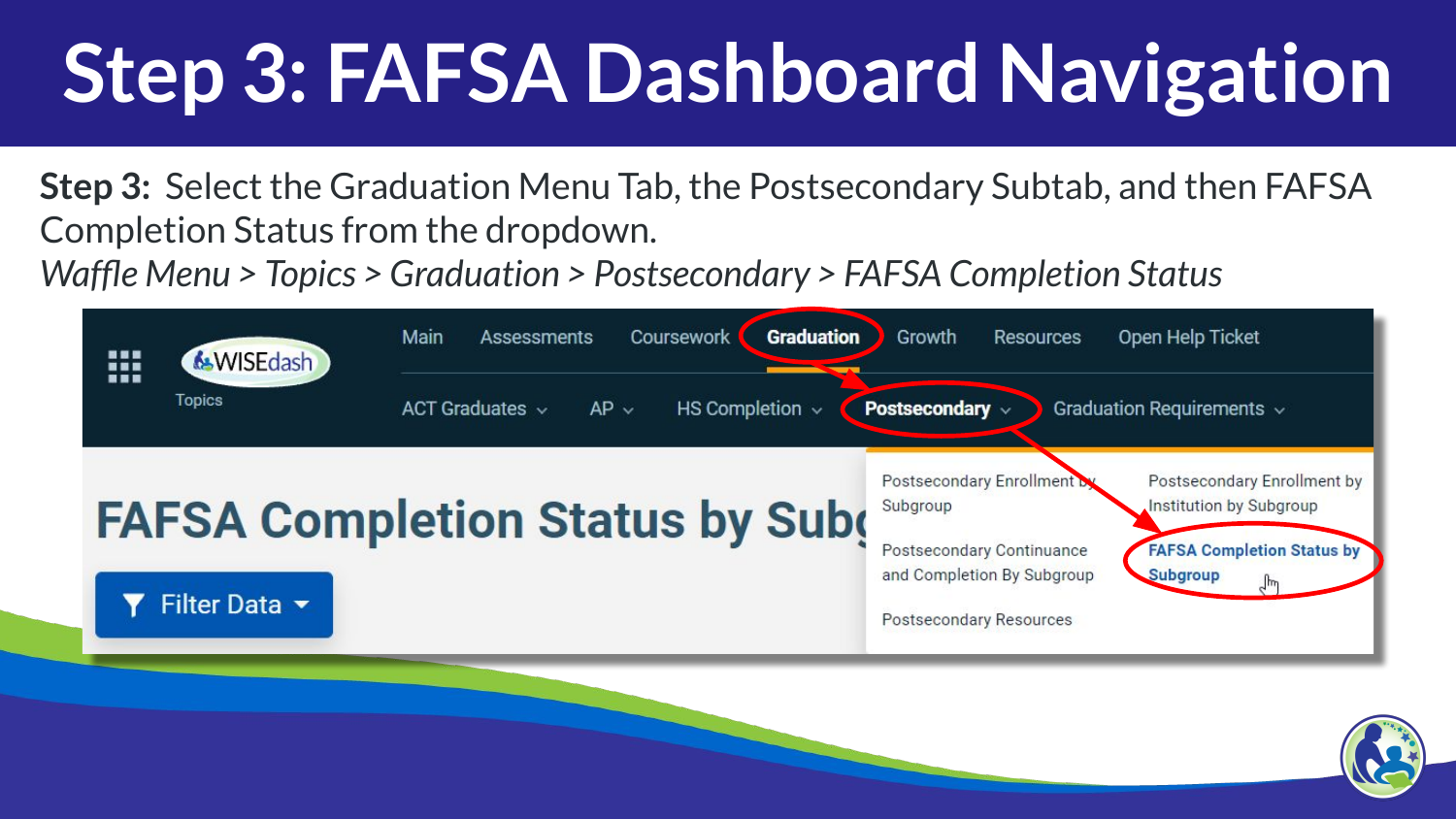### **Step 4: Review Students**

**Step 4:** Click on the graph to review FAFSA completion status for individual students.



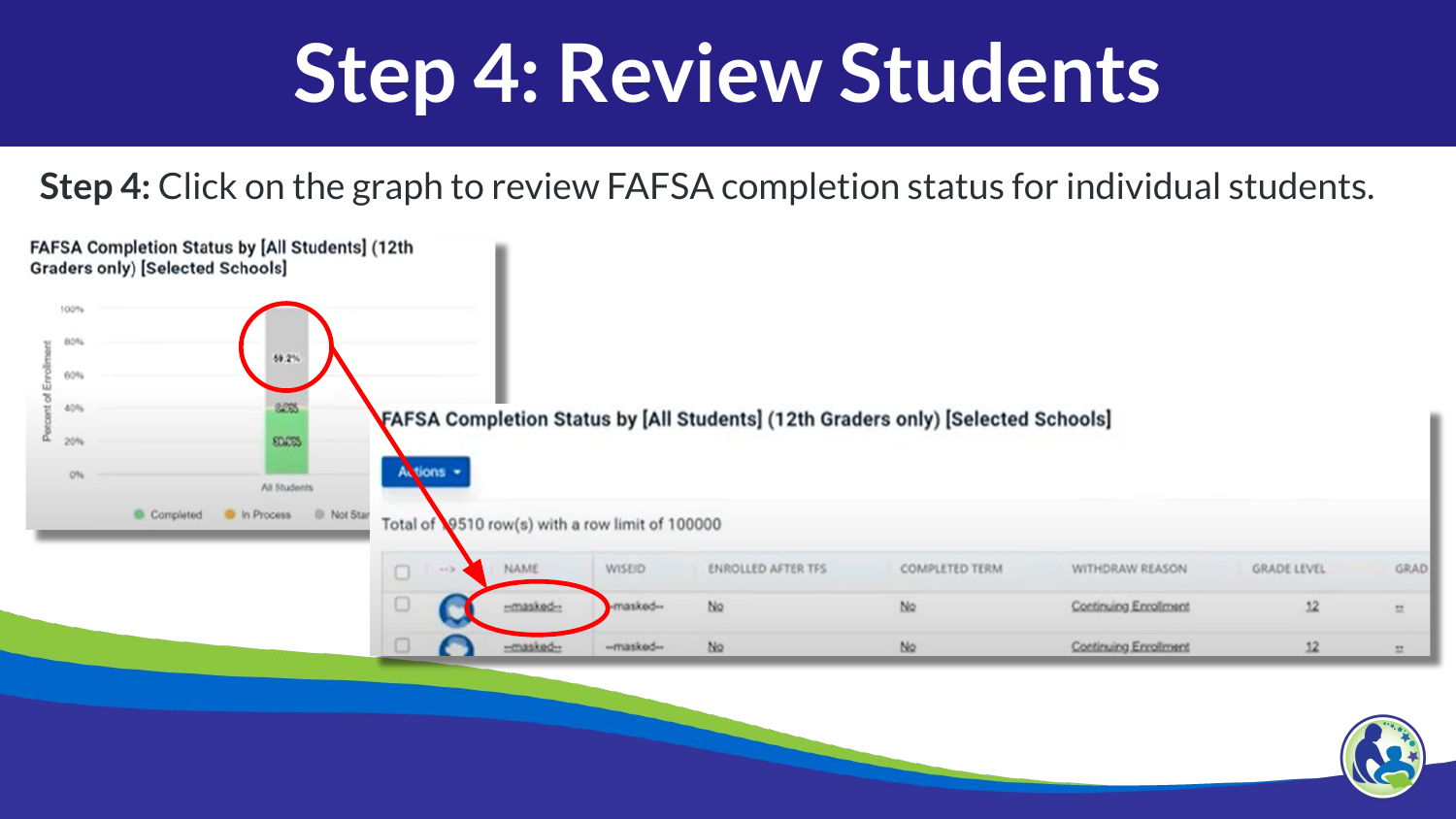### **Help and Resources**

#### **[WISEdash for Districts FAFSA® Dashboard About the](https://www.google.com/url?q=https://dpi.wi.gov/wisedash/districts/about-data/FAFSA&sa=D&source=editors&ust=1629339506909000&usg=AFQjCNEkAd-1TcHOuO76a_HSIak4-qAJ6w) [Data](https://www.google.com/url?q=https://dpi.wi.gov/wisedash/districts/about-data/FAFSA&sa=D&source=editors&ust=1629339506909000&usg=AFQjCNEkAd-1TcHOuO76a_HSIak4-qAJ6w):** describes how to use and gain access to FAFSA data and answers frequently asked questions.

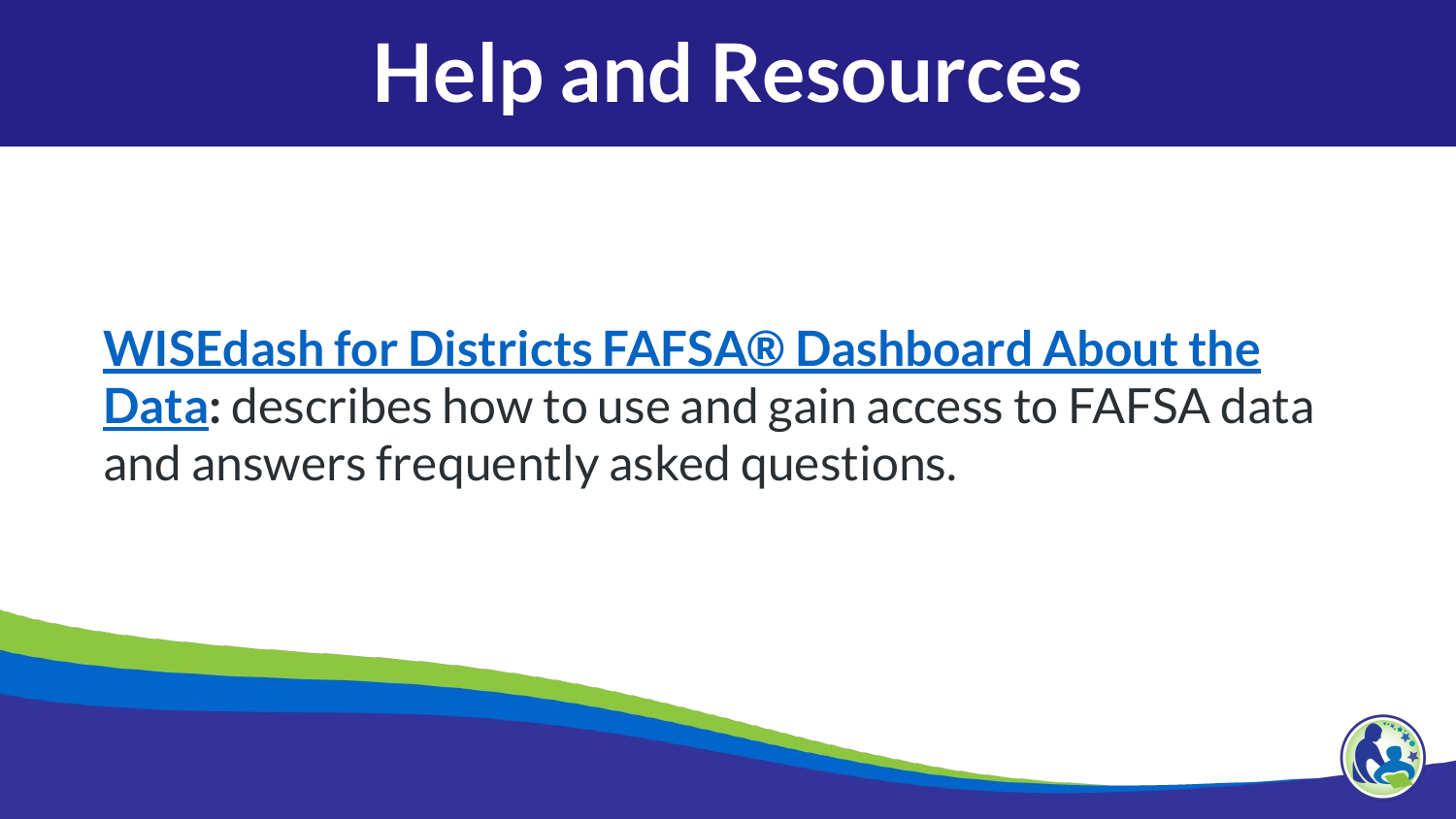#### **More Help and Resources**

#### **Please visit**

#### **[WISEdash How-To: More Help and Resources](https://docs.google.com/presentation/d/1ecMa6LP07ele6CPRALjw5-juVyBgH_UKxpsRBGFqqSc/edit#slide=id.g521e630867_0_944)**